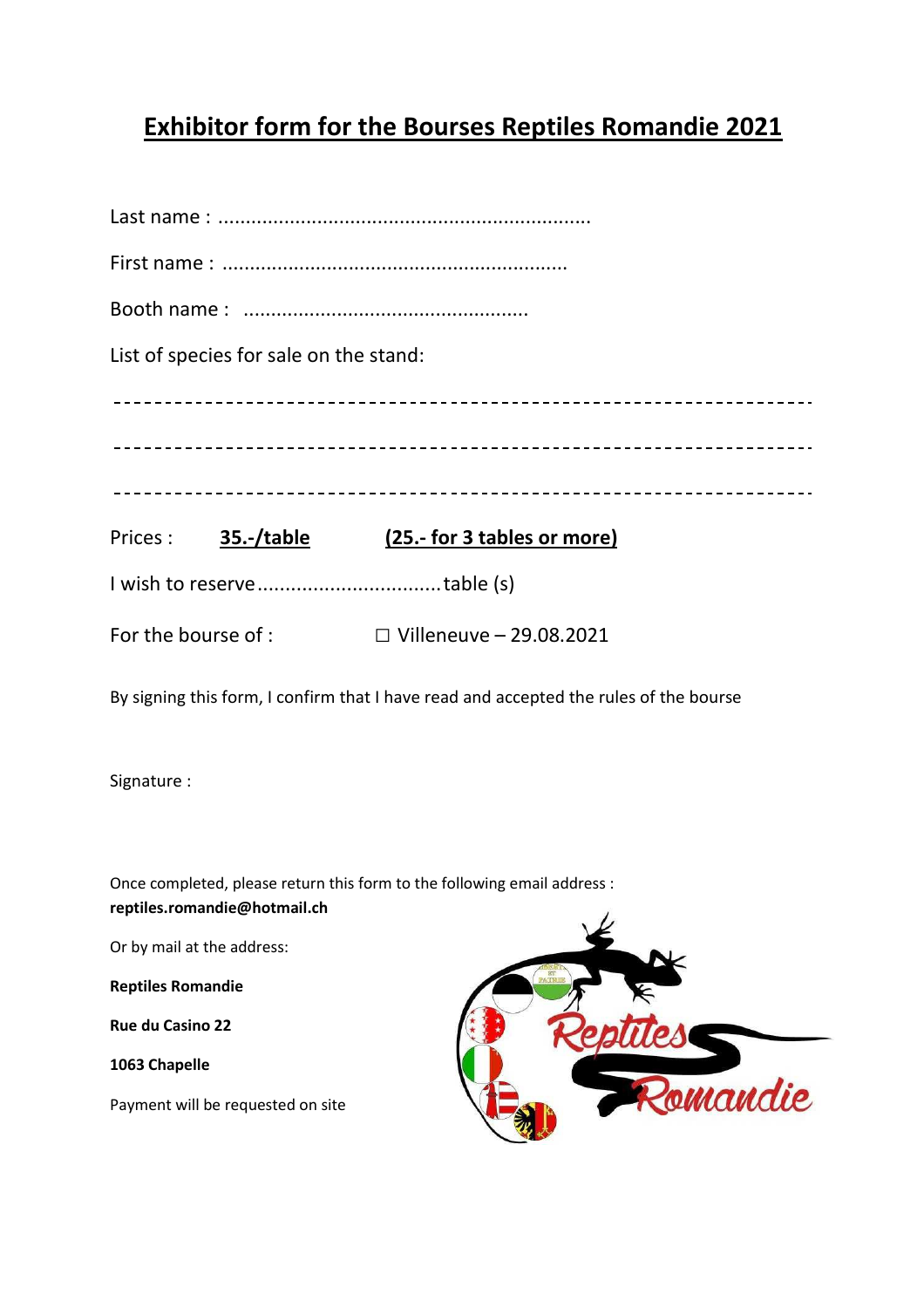

# Bourse organized by the association Reptiles Romandie RULES OF THE BOURSE

This document has been translated from French, in case of doubt about the meaning, the French version is the reference

## Generalities :

\*The Exchange is open to all terrariophiles (and aquariophiles), traders included.

\*The Exchange starts at 10:00 am and ends at 4:00 pm. No transaction must take place outside these hours. Exhibitors may set up at 8:00 a.m.

\*Exhibitors agree to remain at their location until the end of the fair.

\*Reptiles Romandie rents tables to participants, but does not charge for sales.

\*The entrance fee for visitors is 5 CHF, free for children under 12 years old.

\*For non-members of Reptiles Romandie, the rental fee is :

- 35 francs per table (25.- from 3 tables reserved)

\*For members of Reptiles Romandie :

- 15 francs per table

\*The rental fee will be collected by the organizers on site during the fair.

\*The location of the participants is assigned by the organizers (unless otherwise requested by the organizers).

\*Places can be reserved before the bourse, reservations are maintained until 10:30 am. After this time, without any news from the exhibitor, the organizers may allocate the places to other exhibitors.

\*Reptiles Romandie keeps the participants' contact information in order to inform them personally of the dates of the next edition.

\*Reptiles Romandie reserves the right to send an invoice to exhibitors who have reserved a place and who have not shown up at the fair or withdrawn at least 10 days in advance. This invoice will be established in proportion to the number of tables reserved.

\*Each exhibition stand must be marked with a visible sign mentioning the name and address of the vendor.

\*Only beverages and food sold on site by Reptiles Romandie may be consumed during the Exchange.

\*Smoking is strictly forbidden in the exhibition hall.

\* It is strictly forbidden to knock against containers containing animals.

\*The handling of venomous, aggressive or very lively animals is forbidden in the hall.

\*On request, the organizer will provide an isolated area for the handling of these animals, and only in the presence of a member of Reptiles Romandie who has the necessary

of Reptiles Romandie with the venomous capacity certificate.

\*The animals exhibited (venomous or not) must be supervised at all times by the owner or an authorized person with the corresponding skills.

\*The determination of sex by means of instruments (probes) can only be done in an isolated room reserved for this purpose, only by a person designated by Reptiles Romandie.

\*Reptiles Romandie reserves the right to exclude from the Exchange, without reimbursement, any person who does not respect the above conditions; if necessary, it reserves the right to denounce these persons to the competent authorities who will take the appropriate measures.

\*By registering, each seller acknowledges and accepts the present rules.

\* At the request of the veterinary department, no animals from outside the fair are allowed on the premises during the fair.

#### Responsibility:

\* Reptiles Romandie cannot be held responsible for the quality of the material and the health of the animals traded or sold during the Exchange. Only healthy animals may be exhibited, Reptiles Romandie reserves the right to remove sick animals from the bourse.

\* The seller assumes responsibility for presenting only healthy animals. Individuals that have had contact with other sick animals must not be presented for sale. Reptiles Romandie cannot be held responsible for any hidden defects/illnesses.

\* In addition, Reptiles Romandie is not responsible for theft or accidents of any kind.

\* The responsibility of being insured lies with the seller.